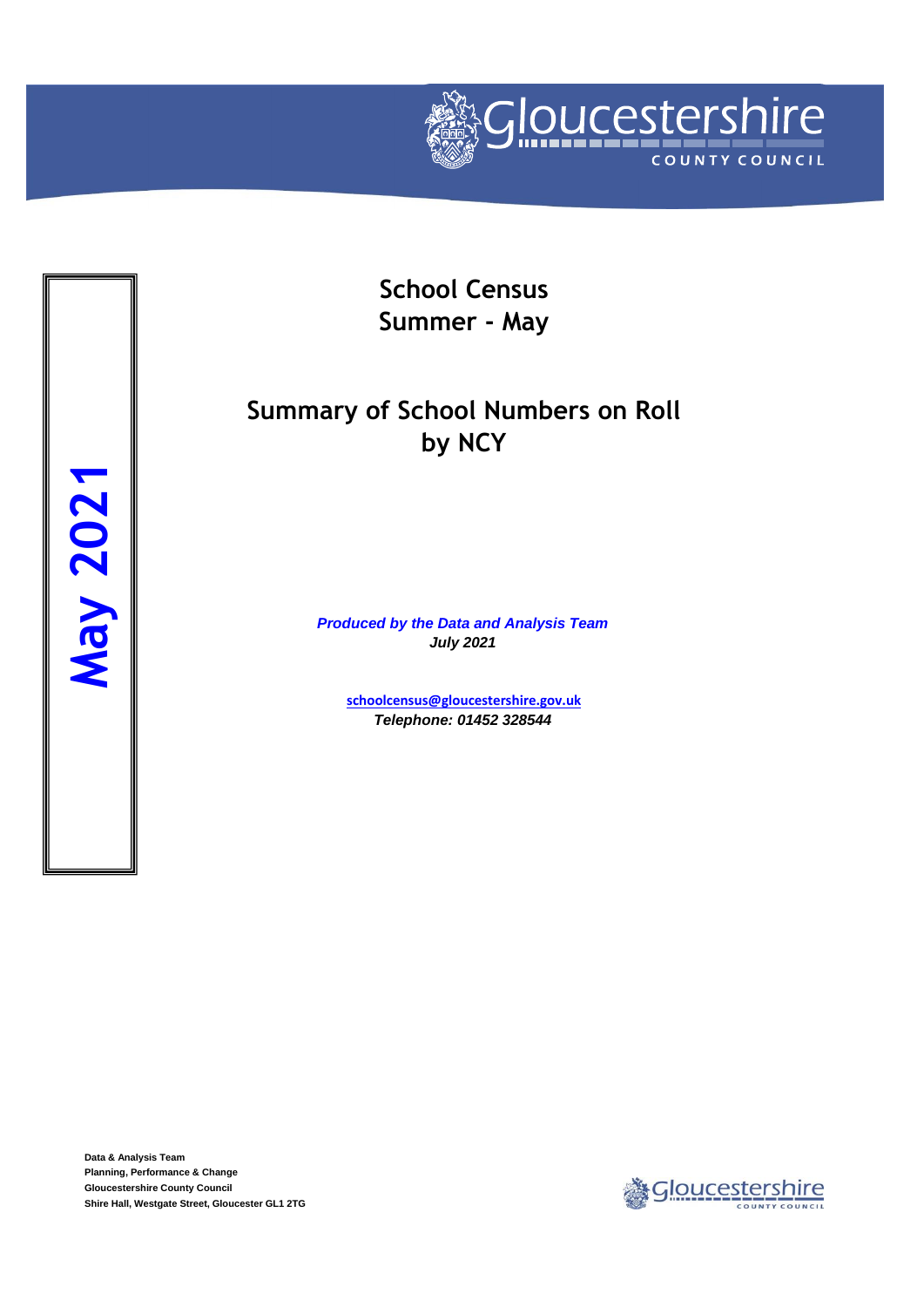| <b>Summary of Number On Roll by NCY - All Schools</b> |  |
|-------------------------------------------------------|--|
|-------------------------------------------------------|--|

|                               | <b>NATIONAL CURRICULUM YEAR</b> |                |      |      |      |      |      |      |      |      |      |             |    |      |         |      |    |              |
|-------------------------------|---------------------------------|----------------|------|------|------|------|------|------|------|------|------|-------------|----|------|---------|------|----|--------------|
| <b>Sector</b>                 | N <sub>1</sub>                  | N <sub>2</sub> | R    |      |      |      |      |      |      |      |      |             | 10 |      | 12      | 13   | 14 | <b>Total</b> |
| Primary                       | 65                              | 34             | 6688 | 6630 | 6738 | 6754 | 6994 | 6880 | 6816 |      |      |             |    |      |         |      |    | 47500        |
| Secondary                     |                                 |                |      |      |      |      |      |      |      | 7100 | 7243 | 6769 6581   |    | 6268 | `丨3376, | 2990 |    | 40330        |
| Special                       |                                 |                | 51   | 62   | 77   | 81   | 88   | 89   | 116  | 153  | 141  | 137         |    | 117  | 33      | 24   | 32 | 1317         |
| <b>Gloucestershire Totals</b> |                                 |                | 6739 | 6692 | 6815 | 6835 | 7082 | 6969 | 6932 | 7253 | 7384 | 6906   6692 |    | 6385 | 3409    | 3014 | 35 | 89147        |

**Please Note: The grey values in columns 'N1' and 'N2' are not counted towards the overall NOR Total**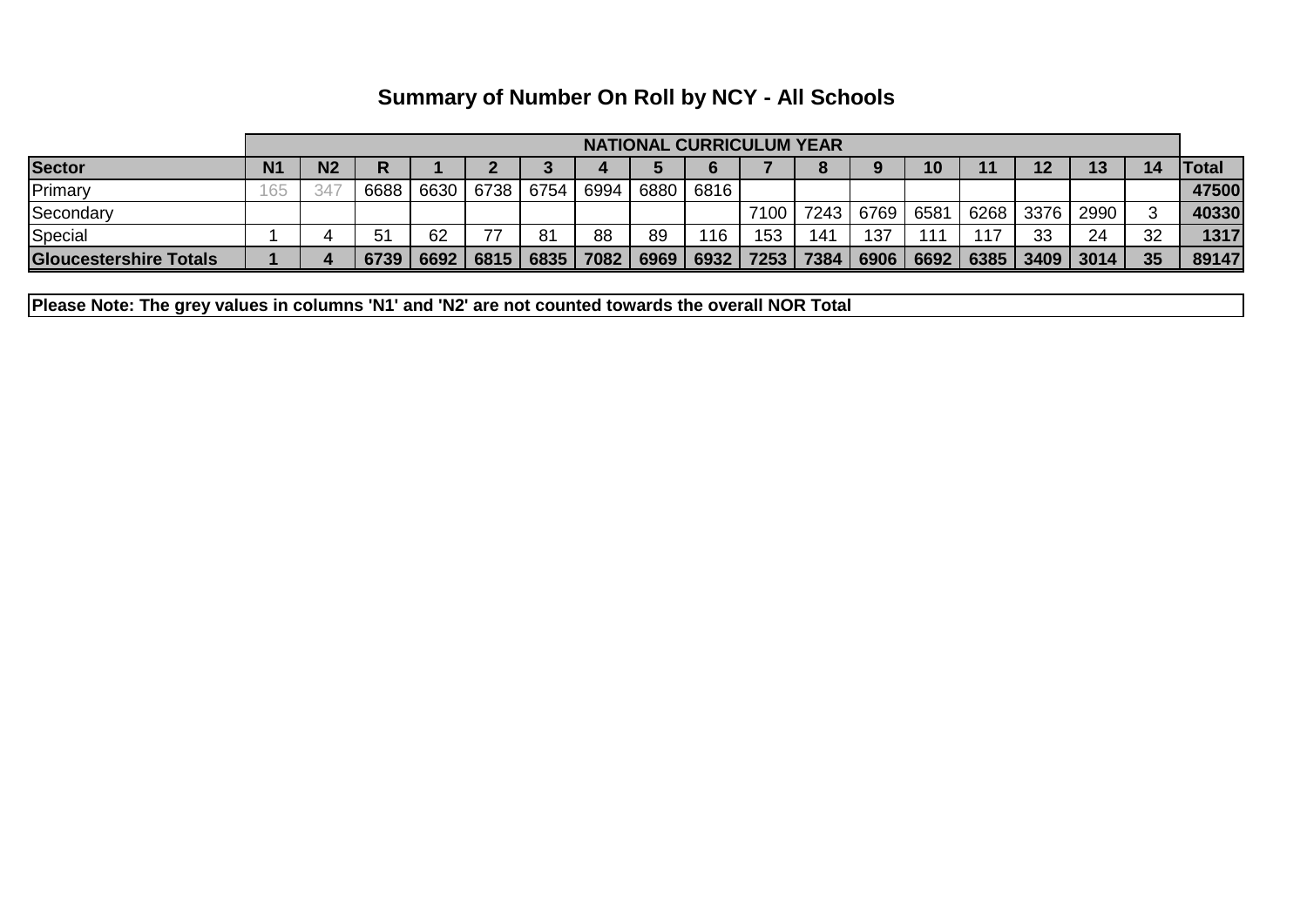| Estab        | School                                                                | N <sub>1</sub> | N <sub>2</sub> | R              | $\mathbf{1}$   | $\mathbf 2$    | 3              | 4              | 5                    | 6              | <b>Total</b> |
|--------------|-----------------------------------------------------------------------|----------------|----------------|----------------|----------------|----------------|----------------|----------------|----------------------|----------------|--------------|
| 2172         | Abbeymead Primary School                                              |                |                | 60             | 60             | 61             | 59             | 87             | 59                   | 60             | 446          |
| 3334         | Amberley Parochial Primary School                                     |                |                | 11             | 15             | 15             | 15             | 15             | 15                   | 15             | 101          |
| 3308         | Ampney Crucis C of E Primary School                                   |                |                | 14             | 14             | 11             | 13             | 13             | 10                   | 14             | 89           |
| 5205         | Andoversford Primary School                                           |                |                | 6              | 13             | 8              | 13             | 14             | 16                   | $\overline{7}$ | 77           |
| 3323         | Ann Cam C of E Primary School                                         |                |                | 15             | 14             | 12             | 11             | 14             | 14                   | 14             | 94           |
| 3069         | Ann Edwards C of E Primary School                                     |                |                | 31             | 28             | 43             | 37             | 32             | 35                   | 40             | 246          |
| 2040         | Ashchurch Primary School                                              |                |                | 21             | 18             | 18             | 15             | 23             | 21                   | 19             | 135          |
| 3086         | Ashleworth C of E Primary School                                      |                |                | $\mathbf{1}$   | $\overline{7}$ | 6              | $\overline{4}$ | 5              | 5                    | 3              | 31           |
| 2041         | Avening Primary School                                                |                |                | 14             | 16             | 17             | 15             | 16             | 15                   | 14             | 107          |
| 3018         | Aylburton C of E Primary School                                       |                |                | 10             | 10             | 10             | 11             | 6              | 11                   | 10             | 68           |
| 3365         | Barnwood C of E Primary School                                        |                |                | 30             | 28             | 29             | 26             | 29             | 31                   | 30             | 203          |
| 2171         | Beech Green Primary School<br><b>Benhall Infant School</b>            |                |                | 54             | 58             | 60             | 55             | 60             | 60                   | 60             | 407          |
| 2165<br>2043 |                                                                       |                |                | 60             | 61<br>27       | 60<br>29       | 23             | 28             | 20                   |                | 181<br>181   |
|              | <b>Berkeley Primary School</b><br>Berry Hill Primary School           | 10             | 23             | 28             |                |                |                |                |                      | 26             |              |
| 2103         |                                                                       |                |                | 30             | 29<br>6        | 25             | 26             | 28<br>6        | 31<br>$\overline{4}$ | 17             | 186<br>36    |
| 3019<br>2056 | Bibury C of E Primary School<br><b>Birdlip Primary School</b>         |                |                | 3<br>16        | 15             | 3<br>16        | 6<br>15        | 16             | 14                   | 8<br>16        | 108          |
| 2135         | <b>Bishops Cleeve Primary Academy</b>                                 |                |                | 89             | 76             | 90             | 87             | 92             | 89                   | 90             | 613          |
| 3020         | Bisley Blue Coat C of E Primary School                                |                |                | 5              | 10             | 15             | 6              | 14             | 15                   | 16             | 81           |
| 2042         | <b>Blakeney Primary School</b>                                        |                |                | 18             | 17             | 13             | 15             | 18             | 17                   | 17             | 115          |
| 2045         | <b>Bledington School</b>                                              |                |                | 14             | 11             | 12             | $\sqrt{5}$     | 11             | 10                   | 10             | 73           |
| 3021         | Blockley C of E Primary School                                        |                |                | 20             | 17             | 17             | 23             | 21             | 21                   | 26             | 145          |
| 5204         | Blue Coat C of E Primary School                                       |                |                | 45             | 37             | 38             | 44             | 48             | 44                   | 50             | 306          |
| 2046         | Bourton-on-the-Water Primary School                                   |                |                | 44             | 38             | 24             | 39             | 46             | 43                   | 46             | 280          |
| 2104         | Bream C of E Primary School                                           |                |                | 25             | 21             | 16             | 19             | 22             | 22                   | 25             | 150          |
| 3335         | Brimscombe C of E Primary School                                      |                |                | 13             | 8              | 12             | 15             | 16             | 16                   | 16             | 96           |
| 2001         | Brockworth Primary Academy                                            |                |                | 32             | 50             | 35             | 48             | 42             | 35                   | 44             | 286          |
| 3311         | Bromesberrow St. Mary's C of E Primary School                         |                |                | 10             | 8              | $\overline{7}$ | 9              | 8              | 12                   | $\overline{7}$ | 61           |
| 3315         | Bussage C of E Primary School                                         |                |                | 30             | 27             | 28             | 31             | 30             | 30                   | 30             | 206          |
| 2134         | <b>Callowell Primary School</b>                                       |                |                | 16             | 24             | 16             | 21             | 29             | 23                   | 27             | 156          |
| 2008         | Calton Primary School                                                 |                |                | 82             | 79             | 77             | 79             | 90             | 90                   | 89             | 586          |
| 2143         | Cam Everlands Primary School                                          |                |                | 30             | 28             | 30             | 30             | 30             | 30                   | 29             | 207          |
| 3313         | Cam Hopton C of E Primary School                                      |                |                | 30             | 31             | 30             | 25             | 29             | 31                   | 29             | 205          |
| 2138         | Cam Woodfield Infant School                                           |                |                | 45             | 44             | 46             |                |                |                      |                | 135          |
| 2058         | Cam Woodfield Junior School                                           |                |                |                |                |                | 43             | 49             | 36                   | 51             | 179          |
| 5220         | Carrant Brook Junior School                                           |                |                |                |                |                | 49             | 36             | 45                   | 32             | 162          |
| 2117         | Cashes Green Primary School                                           |                |                | 24             | 29             | 30             | 30             | 30             | 31                   | 31             | 205          |
| 2132         | Castle Hill Primary School                                            |                |                | 30             | 30             | 30             | 31             | 30             | 30                   | 30             | 211          |
| 2050         | Chalford Hill Primary School                                          |                |                | 22             | 27             | 27             | 30             | 31             | 31                   | 30             | 198          |
| 5207         | Charlton Kings Infant Academy                                         |                |                | 89             | 90             | 90             |                |                |                      |                | 269          |
| 5206         | Charlton Kings Junior Academy                                         |                |                |                |                |                | 94             | 94             | 93                   | 93             | 374          |
| 2080         | <b>Chesterton Primary School</b>                                      | 27             | 34             | 23             | 22             | 31             | 18             | 27             | 20                   | 19             | 160          |
| 3314         | Christ Church C of E Primary School (Chalford)                        |                |                |                |                |                | 3              | 6              | $\overline{2}$       | $\overline{4}$ | 15           |
| 5215         | Christ Church C of E Primary School (Chelt)                           |                |                | 30             | 31             | 31             | 32             | 31             | 32                   | 30             | 217          |
| 2051         | Churcham Primary School                                               |                |                | 6              | 6              | 8              | $\overline{4}$ | $\overline{7}$ | 8                    | $\overline{7}$ | 46           |
| 2052         | Churchdown Parton Manor Infant School                                 |                |                | 57             | 50             | 57             |                |                |                      |                | 164          |
| 2122         | Churchdown Parton Manor Junior School                                 |                |                |                |                |                | 58             | 61             | 54                   | 46             | 219          |
| 2144         | Churchdown Village Infant Academy<br>Churchdown Village Junior School |                |                | 61             | 59             | 62             | 60             |                | 60                   |                | 182<br>238   |
| 2053         |                                                                       |                |                |                | 47             |                | 47             | 60<br>41       |                      | 58             |              |
| 3375<br>2036 | Cirencester Primary School<br>Clearwater                              |                |                | 30<br>21       | 26             | 52<br>16       | 30             |                | 57                   | 55             | 329<br>93    |
| 3053         |                                                                       |                |                | 10             | 5              | $\overline{4}$ | 10             | 5              | 12                   | 4              | 50           |
| 2039         | Clearwell C of E Primary School<br>Coaley C of E Primary School       |                |                | 11             | 8              | 5              | 3              | 9              | 9                    | 10             | 55           |
| 2106         | Coalway Community Infant School                                       |                |                | 60             | 47             | 59             |                |                |                      |                | 166          |
| 2105         | Coalway Junior School                                                 |                |                |                |                |                | 56             | 51             | 61                   | 58             | 226          |
| 3027         | Coberley C of E Primary School                                        |                |                | 10             | 9              | 9              | 10             | 10             | 12                   | 12             | 72           |
| 3017         | Cold Aston C of E Primary School                                      |                |                | 15             | 8              | 8              | 15             | 14             | 13                   | 10             | 83           |
| 2175         | Coney Hill Community Primary School                                   |                |                | 30             | 29             | 30             | 60             | 30             | 60                   | 30             | 269          |
| 2185         | Coopers Edge Primary School                                           |                |                | 59             | 62             | 60             | 59             | 58             | 61                   | 51             | 410          |
| 3322         | Cranham C of E Primary School                                         |                |                | 9              | 8              | 9              | 8              | 8              | 4                    | 9              | 55           |
| 3030         | Deerhurst & Apperley C of E Primary School                            |                |                | 11             | 11             | 11             | 12             | 8              | 13                   | 12             | 78           |
| 2034         | Dinglewell Infant School                                              |                |                | 90             | 86             | 90             |                |                |                      |                | 266          |
| 2030         | Dinglewell Junior School                                              |                |                |                |                |                | 90             | 90             | 91                   | 89             | 360          |
| 3087         | Down Ampney C of E Primary School                                     |                |                | 3              | 6              | 8              | $\mathbf{1}$   | 8              | 6                    | 6              | 38           |
| 2093         | Drybrook Primary School                                               | 16             | 8              | 13             | 14             | 9              | 12             | 14             | 20                   | 13             | 95           |
| 2147         | <b>Dunalley Primary School</b>                                        |                |                | 56             | 61             | 58             | 59             | 58             | 56                   | 59             | 407          |
| 2009         | Dursley C of E Primary Academy                                        |                |                | 47             | 42             | 35             | 39             | 46             | 42                   | 44             | 295          |
| 2044         | Eastcombe Primary School                                              |                |                | $\overline{7}$ | 5              | $\overline{2}$ | 11             | 14             | 11                   | 13             | 63           |
| 2068         | Eastington Primary School                                             |                |                | 20             | 19             | 20             | 20             | 20             | 20                   | 20             | 139          |
| 2107         | Ellwood Community Primary School                                      |                |                | 20             | 21             | 19             | 20             | 20             | 21                   | 19             | 140          |
| 2013         | Elmbridge Primary School                                              |                |                | 90             | 89             | 90             | 89             | 90             | 88                   | 87             | 623          |
| 3034         | English Bicknor C of E Primary School                                 |                |                | 8              | 5              | $\overline{2}$ | 11             | 9              | 11                   | 10             | 56           |
| 3035         | Fairford C of E Primary School                                        |                |                | 36             | 50             | 44             | 53             | 32             | 31                   | 42             | 288          |
| 3061         | Field Court C of E Infant School                                      | 38             | 66             | 89             | 90             | 90             |                |                |                      |                | 269          |
| 2168         | Field Court Junior School                                             |                |                |                |                |                | 88             | 89             | 88                   | 90             | 355          |
| 2200         | Finlay Community Primary School                                       |                |                | 60             | 59             | 60             | 30             | 59             | 30                   | 30             | 328          |
| 2061         | Forest View Primary School                                            |                |                | 51             | 48             | 51             | 45             | 64             | 59                   | 57             | 375          |
| 2136         | Foxmoor Primary School                                                |                |                | 37             | 38             | 38             | 39             | 40             | 38                   | 37             | 267          |
| 2177         | Gardners Lane Primary School                                          |                |                | 32             | 33             | 38             | 43             | 33             | 43                   | 46             | 268          |
| 2137         | <b>Gastrells Community Primary School</b>                             |                |                | 16             | 25             | 28             | 26             | 26             | 25                   | 30             | 176          |
| 5211         | Glebe Infant School                                                   |                |                | 47             | 44             | 44             |                |                |                      |                | 135          |
| 2142         | <b>Glenfall Community Primary School</b>                              |                |                | 28             | 30             | 30             | 30             | 30             | 30                   | 31             | 209          |
| 2150         | Gloucester Road Primary School                                        |                |                | 30             | 29             | 29             | 30             | 28             | 29                   | 30             | 205          |
| 2069         | Gotherington Primary Academy                                          |                |                | 30             | 30             | 31             | 30             | 30             | 31                   | 29             | 211          |
| 2063         | <b>Grange Primary School</b>                                          |                |                | 43             | 36             | 35             | 44             | 44             | 42                   | 44             | 288          |
| 2181         | <b>Grangefield Primary School</b>                                     |                |                | 60             | 59             | 60             | 60             | 49             | 48                   | 32             | 368          |

## **May 2021 Census Summary of Number on Roll by NCY - Primary**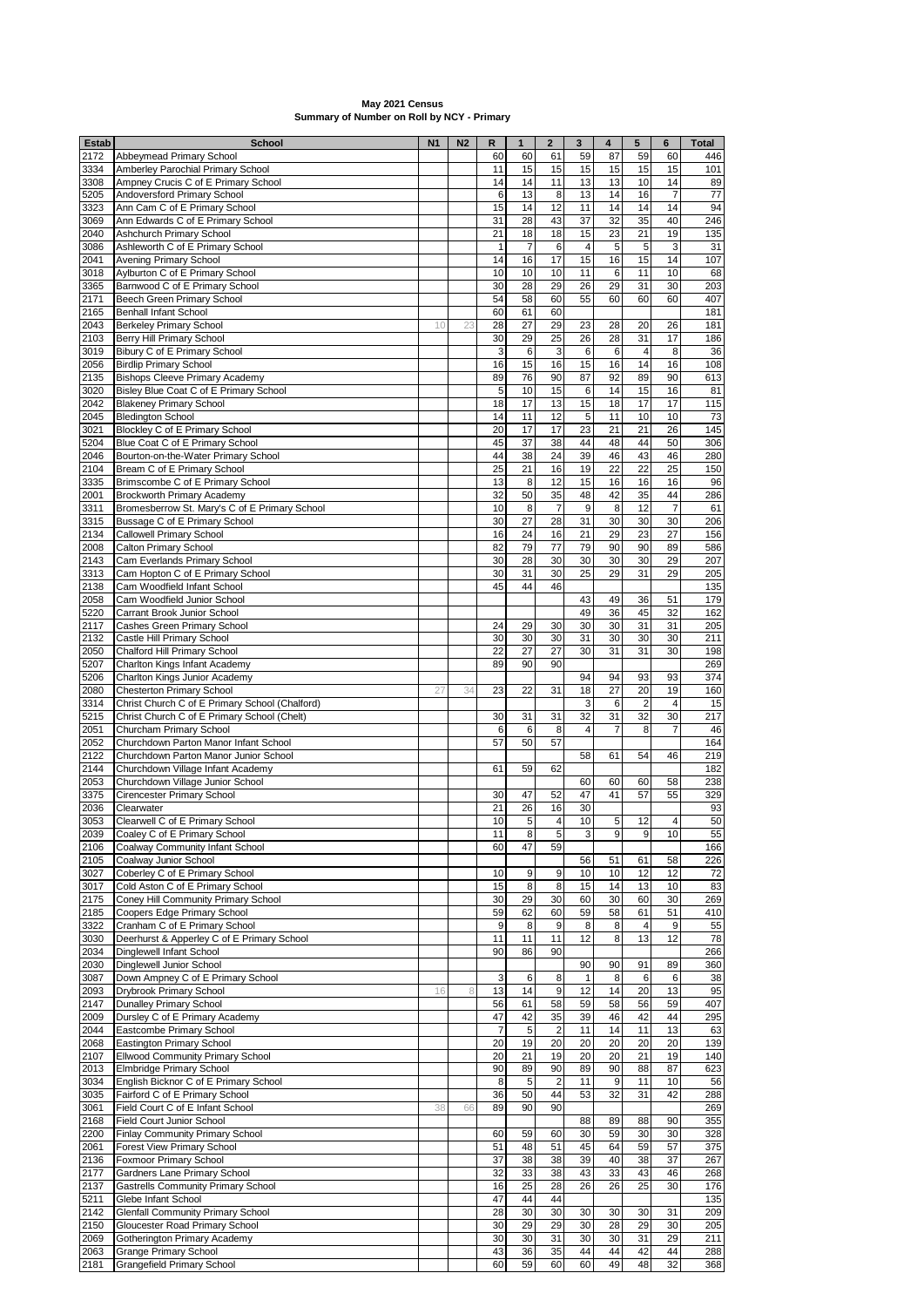| Estab        | <b>School</b>                                     | <b>N1</b> | N <sub>2</sub> | R              | $\mathbf 1$    | $\mathbf{2}$   | 3              | 4              | 5              | 6                       | Total            |
|--------------|---------------------------------------------------|-----------|----------------|----------------|----------------|----------------|----------------|----------------|----------------|-------------------------|------------------|
| 2151         | <b>Greatfield Park Primary School</b>             |           |                | 30             | 30             | 30             | 58             | 30             | 30             | 30                      | 238              |
| 2113         | <b>Gretton Primary School</b>                     |           |                | 15             | 15             | 15             | 13             | 13             | 16             | 14                      | 101              |
| 3326         | Hardwicke Parochial Primary School                |           |                | 46             | 58             | 55             | 60             | 81             | 60             | 60                      | 420              |
| 3039         | Haresfield C of E Primary School                  |           |                | 17             | 15             | 15             | 15             | 15             | 15             | 14                      | 106              |
| 2025         | Harewood Infant School                            |           |                | 90             | 82             | 82             |                |                |                |                         | 254              |
| 2026         | Harewood Junior School                            |           |                |                |                |                | 87             | 89             | 85             | 76                      | 337              |
| 3040         | Hartpury C of E Primary School                    |           |                | 17             | 14             | 14             | 15             | 14             | 12             | 13                      | 99               |
| 2005         | Hatherley Infant School                           |           |                | 37             | 39             | 36             |                |                |                |                         | 112              |
| 3041         | Hatherop C of E Primary School                    |           |                | 11             | 13             | 12             | 10             | 12             | 11             | 11                      | 80               |
| 3011         | Hempsted C of E Primary School                    |           |                | 29             | 30             | 28             | 30             | 31             | 32             | 29                      | 209              |
| 5219         | Heron Primary School                              |           |                | 60             | 61             | 59             | 56             | 60             | 60             | 56                      | 412              |
| 2178         | Hester's Way Primary School                       |           |                | 21             | 27             | 30             | 24             | 23             | 19             | 28                      | 172              |
| 3084         | Highnam C of E Primary Academy                    |           |                | 30             | 30             | 32             | 30             | 30             | 32             | 31                      | 215              |
| 3367         | Hillesley C of E Primary School                   |           |                | $\overline{7}$ | $\overline{7}$ | $\overline{2}$ | 6              | 4              | 5              | $\overline{\mathbf{4}}$ | 35               |
| 2028         | <b>Hillview Primary School</b>                    |           |                | 30             | 30             | 30             | 30             | 30             | 29             | 31                      | 210              |
| 3316         | Holy Apostles C of E Primary School               |           |                | 30             | 30             | 30             | 30             | 32             | 30             | 30                      | 212              |
| 3093         | Holy Trinity C of E Primary School                |           |                | 27             | 28             | 28             | 30             | 24             | 28             | 27                      | 192              |
| 2184         | Hope Brook C of E Primary School                  |           |                | 18             | 17             | 18             | 18             | 16             | 17             | 17                      | 121              |
| 3327         | Horsley C of E Primary School                     |           |                | 9              | 16             | 8              | 17             | 13             | 19             | 14                      | 96               |
| 3328         | Huntley C of E Primary School                     |           |                | 12             | 11             | 14             | 12             | 14             | 14             | 15                      | 92               |
| 2022         | Hunts Grove Primary Academy                       |           | 39             | 46             | 27             | 30             | 30             | 30             | 18             | 12                      | 193              |
| 2145         | Innsworth Infant School                           |           |                | 34             | 34             | 45             |                |                |                |                         | $\overline{113}$ |
| 2118         | Innsworth Junior School                           |           |                |                |                |                | 34             | 35             | 43             | 37                      | 149              |
| 3374         | Isbourne Valley Primary School                    |           |                | 15             | $\overline{7}$ | 14             | 11             | 12             | 10             | 14                      | 83               |
| 2073         | Kemble Primary School                             |           |                | 15             | 16             | 16             | 14             | 13             | 15             | 13                      | 102              |
| 3042         | Kempsford C of E Primary School                   |           |                | 12             | 14             | 15             | 16             | 11             | 12             | 14                      | 94               |
| 3372         | King's Stanley C of E Primary School              |           |                | 29             | 30             | 31             | 26             | 28             | 31             | 30                      | 205              |
| 3010         | Kingsholm C of E Primary School                   |           |                | 84             | 75             | 85             | 82             | 90             | 84             | 90                      | 590              |
| 3373         | Kingsway Primary School                           |           |                | 60             | 57             | 58             | 57             | 58             | 57             | 59                      | 406              |
| 2075         | Kingswood Primary School                          |           |                | 13             | 17             | 15             | 17             | 20             | 18             | 17                      | 117              |
| 3101         | Lakefield C of E Primary School                   |           |                | 31             | 27             | 30             | 30             | 31             | 32             | 32                      | 213              |
| 2160         | Lakeside Primary School                           |           |                | 90             | 71             | 78             | 87             | 83             | 81             | 73                      | 563              |
| 3094         | Leckhampton C of E Primary School                 |           |                | 90             | 88             | 89             | 61             | 60             | 88             | 61                      | 537              |
| 2047         | Leighterton Primary School                        |           |                | 18             | 16             | 12             | $\overline{7}$ | 14             | 10             | 16                      | 93               |
| 3331         | Leonard Stanley C of E Primary School             |           |                | 30             | 19             | 29             | 30             | 28             | 30             | 29                      | 195              |
| 2004         | Linden Primary School                             |           |                | 60             | 59             | 60             | 57             | 59             | 60             | 60                      | 415              |
| 3044         | Littledean C of E Community Primary School        |           |                | 14             | 15             | 14             | 14             | 16             | 15             | 16                      | 104              |
| 3045         | Longborough C of E Primary School                 |           |                | 12             | 4              | 11             | 6              | $\overline{7}$ | 9              | 6                       | 55               |
| 2029         | Longford Park Primary Academy                     | 23        | 31             | 28             | 30             | 31             | 26             | 11             | 12             | 5                       | 143              |
| 2033         | Longlevens Infant School                          |           |                | 115            | 118            | 119            |                |                |                |                         | 352              |
| 2031         | Longlevens Junior School                          |           |                |                |                |                | 120            | 121            | 121            | 118                     | 480              |
| 3047         | Longney C of E Primary School                     |           |                | 12             | 13             | 12             | 14             | 15             | 14             | 16                      | 96               |
| 2077         | Lydbrook Primary School                           |           |                | 11             | 20             | 12             | 14             | 22             | 17             | 23                      | 119              |
| 3048         | Lydney C of E Community Primary School            |           |                | 30             | 30             | 32             | 30             | 30             | 30             | 31                      | 213              |
| 2179         | Meadowside Primary School                         |           |                | 31             | 28             | 30             | 30             | 31             | 31             | 30                      | 211              |
| 3050         | Meysey Hampton C of E Primary School              |           |                | 15             | 14             | 14             | 14             | 13             | 15             | 15                      | 100              |
| 2081         | Mickleton Primary School                          |           |                | 28             | 22             | 21             | 27             | 25             | 28             | 21                      | 172              |
| 5217         | Minchinhampton Primary School                     |           | 17             | 47             | 45             | 45             | 47             | 46             | 45             | 45                      | 320              |
| 3337         | Miserden C of E Primary School                    |           |                | $\overline{7}$ | 10             | 7              | 5              | 7              | 4              | 3                       | 43               |
| 3338         | Mitcheldean Endowed Primary School                |           |                | 31             | 27             | 28             | 19             | 31             | 33             | 31                      | 200              |
| 2125         | Mitton Manor Primary School                       |           |                | 28             | 30             | 30             | 29             | 30             | 28             | 27                      | 202              |
| 2037         | Moat Primary School                               | 11        | 17             | 15             | 24             | 26             | 16             | 19             | 30             | 16                      | 146              |
| 3052         | Nailsworth C of E Primary School                  |           |                | 29             | 30             | 27             | 25             | 30             | 30             | 26                      | 197              |
| 2155         | Naunton Park Primary School                       |           |                | 59             | 58             | 59             | 60             | 60             | 59             | 60                      | 415              |
| 3340         | Newnham St. Peter's C of E Primary School         |           |                | 16             | 13             | 25             | 15             | 14             | 21             | 21                      | 125              |
| 3055         | North Cerney C of E Primary School                |           |                | 3              | 5              | 8              | 8              | 13             | 5              | 6                       | 48               |
| 3341         | North Nibley C of E Primary School                |           |                | 15             | 15             | 18             | 15             | 17             | 14             | 15                      | 109              |
| 3056         | Northleach C of E Primary School                  |           |                | 18             | 20             | 11             | 20             | 20             | 21             | 21                      | 131              |
| 2119         | Northway Infant School                            |           |                | 42             | 39             | 51             |                |                |                |                         | 132              |
| 3057         | Norton C of E Primary School                      |           |                | 19             | 19             | 23             | 28             | 25             | 21             | 16                      | 151              |
| 3099         | Oak Hill C of E Primary School                    |           |                | 9              | 10             | 5              | 10             | 6              | 9              | 15                      | 64               |
| 3310         | Oakridge Parochial Primary School                 |           |                |                | $\mathbf{1}$   | 5              | $\sqrt{5}$     | $\overline{7}$ | 5              | $\overline{\mathbf{4}}$ | 27               |
| 5221<br>2006 | Oakwood Primary School                            |           |                | 39<br>22       | 41<br>22       | 55<br>17       | 46<br>21       | 48<br>9        | 36<br>23       | 56<br>23                | 321<br>137       |
| 2090         | Offa's Mead Primary Academy<br>Park Junior School |           |                |                |                |                | 48             | 63             | 36             | 51                      | 198              |
| 2108         | Parkend Primary School                            |           |                | 10             | 11             | 8              | 9              | 11             | 10             | 10                      | 69               |
| 3060         | Pauntley C of E Primary School                    |           |                | 6              | 6              | 8              | 8              | 6              | $\overline{7}$ | 4                       | 45               |
| 5203         | Picklenash Junior School                          |           |                |                |                |                | 45             | 45             | 57             | 47                      | 194              |
| 2109         | <b>Pillowell Community Primary School</b>         |           |                | 12             | 9              | 9              | 13             | 11             | 14             | 12                      | 80               |
| 3319         | Powell's C of E Primary School                    |           |                | 55             | 60             | 60             | 60             | 61             | 60             | 58                      | 414              |
| 3343         | Prestbury St Mary's C of E Junior School          |           |                |                |                |                | 60             | 60             | 57             | 60                      | 237              |
| 2010         | Primrose Hill C of E Primary Academy              |           |                | 30             | 30             | 33             | 30             | 31             | 31             | 29                      | 214              |
| 2116         | Queen Margaret Primary School                     |           |                | 20             | 27             | 22             | 28             | 30             | 23             | 25                      | 175              |
| 3063         | Randwick C of E Primary School                    |           |                | 12             | 12             | 11             | 15             | 13             | 17             | 12                      | 92               |
| 3054         | Redbrook C of E Primary School                    |           |                | $\mathbf{1}$   | $\overline{4}$ | 3              | $\overline{7}$ | $\overline{7}$ | 3              | $\overline{\mathbf{4}}$ | 29               |
| 3064         | Redmarley C of E Primary Academy                  |           | 8              | 11             | 6              | 14             | 14             | 10             | 13             | 12                      | 80               |
| 5200         | Robinswood Primary Academy                        |           | 31             | 51             | 57             | 55             | 53             | 72             | 59             | 56                      | 403              |
| 2123         | Rodborough Community Primary School               |           |                | 27             | 30             | 30             | 29             | 30             | 30             | 29                      | 205              |
| 2085         | Rodmarton Primary School                          |           |                | 6              | 12             | 13             | 10             | 8              | 8              | 6                       | 63               |
| 2158         | Rowanfield Infant School                          |           |                | 85             | 89             | 65             |                |                |                |                         | 239              |
| 2157         | Rowanfield Junior School                          |           |                |                |                |                | 80             | 90             | 79             | 80                      | 329              |
| 3065         | Ruardean C of E Primary School                    |           |                | 14             | 12             | 13             | 13             | 14             | 11             | 19                      | 96               |
| 3345         | Sapperton C of E Primary School                   |           |                | $\overline{7}$ | 10             | 8              | 12             | 12             | 11             | 16                      | 76               |
| 2003         | Severn View Primary Academy                       |           |                | $\mathbf{1}$   | $\overline{c}$ |                | $\mathbf{1}$   |                | $\mathbf{1}$   |                         | 5                |
| 5216         | Severnbanks Primary School                        | 8         | 11             | 42             | 30             | 32             | 40             | 30             | 31             | 29                      | 234              |
| 2072         | <b>Sharpness Primary School</b>                   |           |                | 9              | 17             | 15             | 15             | 16             | 19             | 11                      | 102              |
| 2084         | Sheepscombe Primary School                        |           |                | 10             | 11             | 11             | 10             | 9              | 11             | 10                      | 72               |
| 3067         | Sherborne C of E Primary School                   |           |                | 6              | 8              | 10             | $\mathbf{3}$   | 8              | $\overline{7}$ | 12                      | 54               |
| 3068         | Shurdington C of E Primary School                 |           |                | 29             | 23             | 26             | 24             | 30             | 27             | 18                      | 177              |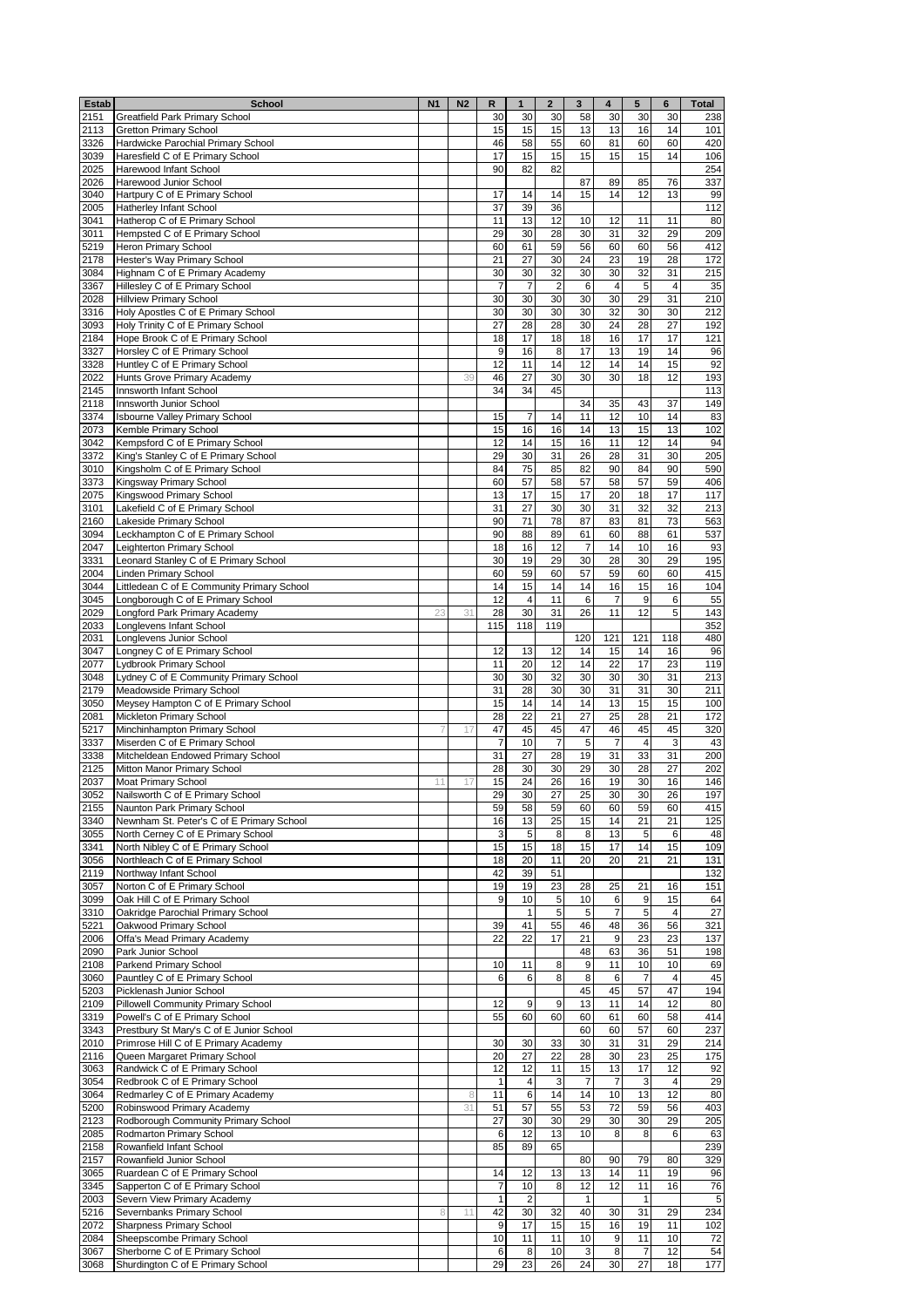| <b>Estab</b> | <b>School</b>                                                                                  | N <sub>1</sub> | N <sub>2</sub> | R        | $\mathbf{1}$     | $\mathbf{2}$   | 3        | 4              | 5              | 6                       | <b>Total</b> |
|--------------|------------------------------------------------------------------------------------------------|----------------|----------------|----------|------------------|----------------|----------|----------------|----------------|-------------------------|--------------|
| 3089         | Siddington C of E Primary School                                                               |                |                | 16       | 13               | 16             | 8        | 15             | 4              | 12                      | 84           |
| 2086         | Slimbridge Primary School                                                                      |                |                | 20       | 21               | 19             | 16       | 15             | 13             | 19                      | 123          |
| 2066         | Soudley Primary School                                                                         |                |                | 5        | $\boldsymbol{9}$ | 11             | 11       | 11             | $\overline{7}$ | 9                       | 63           |
| 3070         | Southrop C of E Primary School                                                                 |                |                | 6        | 6                | 12             | 7        | 8              | 3              | $\overline{\mathbf{c}}$ | 44           |
| 2164         | Springbank Primary Academy                                                                     |                | 20             | 60       | 60               | 61             | 59       | 55             | 57             | 60                      | 412          |
| 3317         | St. Andrew's Church of England Primary School, Chedworth                                       |                |                | 6        | 14               | $\overline{c}$ | 10       | 9              | 10             | 13                      | 64           |
| 3344         | St. Briavels Parochial C of E Primary School                                                   |                |                | 20       | 17               | 17             | 18       | 20             | 20             | 17                      | 129          |
| 3354         | St. Catharine's Catholic Primary School                                                        |                |                | 16       | 20               | 15             | 23       | 19             | 12<br>47       | 18                      | 123          |
| 5213<br>3364 | St. David's C of E Primary School<br>St. James' and Ebrington Church of England Primary School |                |                | 42<br>19 | 48<br>21         | 44<br>12       | 33<br>24 | 37<br>18       | 20             | 33<br>28                | 284<br>142   |
| 3006         | St. James' C of E Junior School                                                                |                |                |          |                  |                | 26       | 43             | 36             | 26                      | 131          |
| 3096         | St. James' C of E Primary School                                                               |                |                | 60       | 57               | 60             | 61       | 59             | 61             | 59                      | 417          |
| 2038         | St. John's C of E Primary Academy (Coleford)                                                   |                |                | 19       | 13               | 19             | 27       | 18             | 42             | 29                      | 167          |
| 3097         | St. John's C of E Primary School (Chelt)                                                       |                |                | 29       | 27               | 29             | 29       | 29             | 29             | 29                      | 201          |
| 3356         | St. Joseph's Catholic Primary School                                                           |                |                | 24       | 13               | 27             | 24       | 30             | 27             | 29                      | 174          |
| 3330         | St. Lawrence C of E Primary School                                                             |                |                | 27       | 30               | 30             | 31       | 27             | 29             | 29                      | 203          |
| 3363         | St. Mark's C of E Junior School                                                                |                |                |          |                  |                | 59       | 61             | 60             | 58                      | 238          |
| 3360         | St. Mary's C of E Infant School                                                                |                |                | 60       | 60               | 90             |          |                |                |                         | 210          |
| 3348         | St. Mary's C of E Primary School                                                               |                |                | 45       | 52               | 42             | 48       | 60             | 60             | 57                      | 364          |
| 3358         | St. Mary's Catholic Primary Academy                                                            |                |                | 33       | 30               | 30             | 31       | 30             | 32             | 33                      | 219          |
| 2088         | St. Matthew's C of E Primary School                                                            |                |                | 24       | 26               | 28             | 29       | 30             | 30             | 29                      | 196          |
| 3004         | St. Paul's C of E Primary School                                                               |                |                | 27       | 29               | 28             | 30       | 30             | 28             | 30                      | 202          |
| 3370         | St. Peter's Catholic Primary School                                                            |                |                | 56       | 60               | 60             | 60       | 60             | 60             | 60                      | 416          |
| 3359         | St. Thomas More Catholic Primary School                                                        |                |                | 30<br>42 | 30               | 28<br>40       | 27<br>45 | 44<br>47       | 26<br>45       | 27<br>44                | 212          |
| 2065<br>3366 | St. White's Primary School<br>Staunton & Corse C of E Primary Academy                          |                |                | 18       | 38<br>11         | 19             | 16       | 18             | 13             | 16                      | 301<br>111   |
| 2067         | Steam Mills Primary School                                                                     |                |                | 17       | 17               | 17             | 17       | 17             | 15             | 17                      | 117          |
| 3038         | Stone with Woodford C of E Primary School                                                      |                |                | 9        | 16               | 13             | 13       | 15             | 14             | 15                      | 95           |
| 2146         | Stonehouse Park Infant School                                                                  |                |                | 51       | 46               | 51             |          |                |                |                         | 148          |
| 2091         | Stow-on-the-Wold Primary School                                                                |                |                | 17       | 13               | 22             | 10       | 22             | 17             | 22                      | 123          |
| 3025         | Stratton C of E Primary School                                                                 |                |                | 27       | 29               | 29             | 29       | 28             | 31             | 29                      | 202          |
| 2094         | Stroud Valley Community Primary School                                                         |                |                | 38       | 35               | 36             | 36       | 40             | 35             | 37                      | 257          |
| 3071         | Swell C of E Primary School                                                                    |                |                | 3        | $\overline{c}$   | 3              | 6        | $\overline{4}$ | 8              | $\overline{4}$          | 30           |
| 5214         | Swindon Village Primary School                                                                 |                |                | 61       | 59               | 60             | 60       | 60             | 60             | 57                      | 417          |
| 3072         | Temple Guiting C of E Primary School                                                           |                |                | 12       | 12               | 14             | 8        | 11             | 17             | 18                      | 92           |
| 3073         | Tewkesbury C of E Primary School                                                               |                |                | 29       | 32               | 30             | 46       | 51             | 46             | 57                      | 291          |
| 5209         | The British Primary School                                                                     |                |                | 26       | 19               | 19             | 30       | 23             | 30             | 27                      | 174          |
| 5201         | The Catholic School of St. Gregory The Great                                                   |                |                | 60       | 59               | 60             | 60       | 60             | 60             | 60                      | 419          |
| 2130         | The Croft Primary School                                                                       |                |                | 18       | 17               | 21             | 18       | 21             | 22             | 21                      | 138          |
| 2180         | The John Moore Primary School                                                                  |                |                | 45       | 45               | 30             | 30       | 30             | 30             | 59                      | 269          |
| 2070         | The Rissington School                                                                          |                |                | 39       | 32               | 40<br>22       | 28       | 35             | 44             | 30                      | 248          |
| 3357         | The Rosary Catholic Primary Academy<br><b>Thrupp Primary School</b>                            |                |                | 23<br>20 | 22<br>17         | 15             | 26<br>20 | 28<br>22       | 29<br>20       | 30<br>20                | 180<br>134   |
| 2098<br>2099 | <b>Tibberton Community Primary School</b>                                                      |                |                | 15       | 18               | 20             | 16       | 18             | 17             | 17                      | 121          |
| 5208         | <b>Tirlebrook Primary School</b>                                                               |                |                | 30       | 30               | 29             | 30       | 28             | 30             | 32                      | 209          |
| 2095         | <b>Tredington Community Primary School</b>                                                     |                |                | 10       | 9                | 12             | 7        | 14             | 12             | 15                      | 79           |
| 2032         | <b>Tredworth Infant School</b>                                                                 | 20             | 29             | 66       | 65               | 59             |          |                |                |                         | 190          |
| 2002         | Tredworth Junior School                                                                        |                |                |          |                  |                | 68       | 79             | 79             | 78                      | 304          |
| 3074         | Tutshill C of E Primary School                                                                 |                |                | 30       | 29               | 31             | 30       | 30             | 30             | 31                      | 211          |
| 2101         | Twyning Primary School                                                                         |                |                | 16       | 22               | 17             | 15       | 15             | 13             | 11                      | 109          |
| 3076         | Uley C of E Primary School                                                                     |                |                | 19       | 10               | 16             | 16       | 15             | 16             | 17                      | 109          |
| 2097         | <b>Uplands Community Primary School</b>                                                        |                |                | 15       | 14               | 15             | 16       | 15             | 16             | 17                      | 108          |
| 3077         | Upton St Leonards C of E Primary School                                                        |                |                | 59       | 59               | 60             | 60       | 60             | 61             | 60                      | 419          |
| 2102         | Walmore Hill Primary School                                                                    |                |                | 7        | 10               | 6              | 12       | 9              | 6              | 11                      | 61           |
| 5210         | Warden Hill Primary School                                                                     |                |                | 60       | 55               | 60             | 59       | 61             | 60             | 87                      | 442          |
| 3024         | Watermoor C of E Primary School                                                                |                |                | 28       | 26               | 30             | 26       | 30             | 24             | 18                      | 182          |
| 2019         | Waterwells Primary Academy                                                                     | 5              | 13             | 57       | 59               | 59             | 54       | 53             | 60             | 52                      | 394          |
| 3350         | Westbury-on-Severn C of E Primary School                                                       |                |                | 10       | 12               | 9              | 11       | 12             | 12             | 11                      | 77           |
| 2111         | Whiteshill Primary School                                                                      |                |                | 15       | 15               | 12             | 13       | 15             | 13             | 15                      | 98<br>108    |
| 3080<br>2000 | Whitminster Endowed C of E Primary School<br>Widden Primary School                             |                |                | 15<br>52 | 15<br>47         | 16<br>52       | 15<br>45 | 16<br>60       | 16<br>45       | 15<br>59                | 360          |
| 3081         | Willersey C of E Primary School                                                                |                |                | 9        | 8                | 6              | 9        | $\overline{7}$ | 12             | 1                       | 52           |
| 2092         | Willow Primary Academy                                                                         |                |                | 22       | 23               | 23             | 24       | 27             | 26             | 27                      | 172          |
| 3368         | Winchcombe Abbey C of E Primary School                                                         |                |                | 42       | 44               | 45             | 43       | 46             | 40             | 46                      | 306          |
| 3352         | Withington C of E Primary School                                                               |                |                | 5        | 4                | 5              | 3        | $\overline{7}$ | 8              | 8                       | 40           |
| 3353         | Woodchester Endowed C of E Primary School                                                      |                |                | 21       | 15               | 22             | 17       | 24             | 19             | 22                      | 140          |
| 2141         | Woodmancote Primary School                                                                     |                |                | 60       | 59               | 60             | 58       | 59             | 58             | 60                      | 414          |
| 2064         | Woodside Primary School                                                                        |                |                | 9        | 13               | 18             | 12       | 17             | 16             | 15                      | 100          |
| 2114         | <b>Woolaston Primary School</b>                                                                |                |                | 17       | 22               | 25             | 24       | 26             | 27             | 25                      | 166          |
| 2110         | <b>Yorkley Primary School</b>                                                                  |                |                | 25       | 23               | 14             | 19       | 21             | 21             | 20                      | 143          |
|              |                                                                                                |                |                |          |                  |                |          |                |                |                         |              |

**347 6688 6630 6738 6754 6994 6880 6816 47500**

**Please Note: The grey values in the columns 'N1' and 'N2' are not counted towards the overall NOR Total**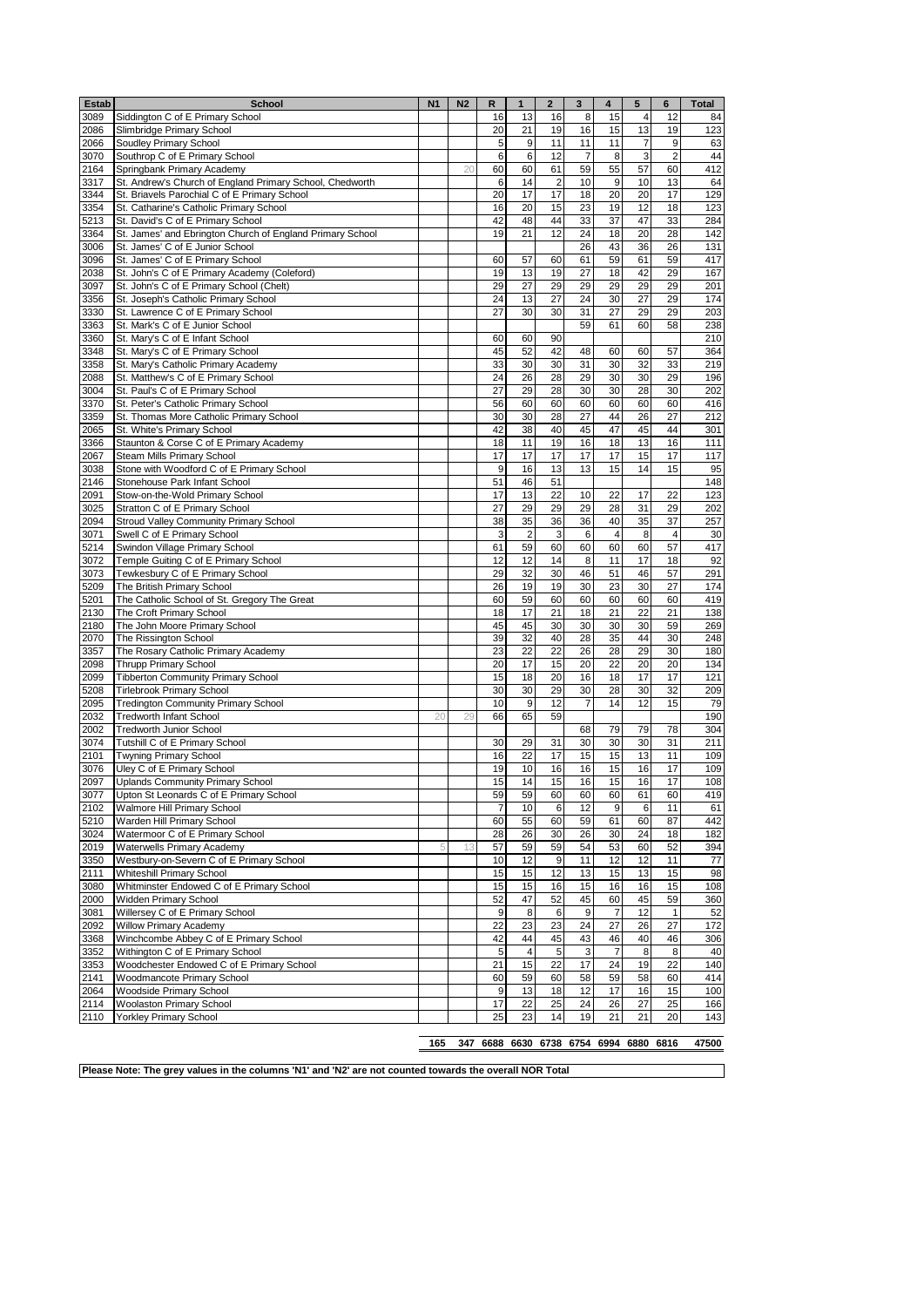| <b>Estab</b> | <b>School</b>                                   | $\overline{7}$ | 8   | 9   | 10               | 11  | 12  | 13              | 14 | <b>Total</b> |
|--------------|-------------------------------------------------|----------------|-----|-----|------------------|-----|-----|-----------------|----|--------------|
| 6905         | All Saints' Academy                             | 188            | 178 | 147 | 123              | 135 | 79  | 82              |    | 932          |
| 4032         | <b>Archway School</b>                           | 143            | 158 | 162 | 170              | 152 | 90  | 65              |    | 940          |
| 5408         | <b>Balcarras School</b>                         | 195            | 221 | 199 | 205              | 192 | 202 | 192             |    | 1406         |
| 4012         | <b>Barnwood Park School</b>                     | 180            | 181 | 151 | 146              | 126 |     |                 |    | 784          |
| 5418         | Cheltenham Bournside School & Sixth Form Centre | 300            | 298 | 289 | 261              | 255 | 172 | 168             |    | 1743         |
| 5414         | Chipping Campden School                         | 230            | 223 | 217 | 217              | 210 | 172 | 145             |    | 1414         |
| 5412         | Chosen Hill School                              | 237            | 225 | 213 | 225              | 220 | 111 | 80              |    | 1311         |
| 5409         | Churchdown School                               | 269            | 256 | 245 | 271              | 213 | 101 | 95              |    | 1450         |
| 5420         | Cirencester Deer Park School                    | 199            | 208 | 208 | 176              | 161 |     |                 |    | 952          |
| 5419         | <b>Cirencester Kingshill School</b>             | 182            | 185 | 171 | 188              | 174 |     |                 |    | 900          |
| 4024         | Cleeve School                                   | 262            | 270 | 233 | 214              | 236 | 160 | 155             |    | 1530         |
| 5422         | Dene Magna School                               | 177            | 175 | 175 | 172              | 166 | 78  | 60              |    | 1003         |
| 4002         | Denmark Road High School                        | 153            | 153 | 154 | 153              | 151 | 130 | 92              |    | 986          |
| 4513         | Farmor's School                                 | 162            | 159 | 175 | 150              | 147 | 110 | 110             |    | 1013         |
| 4009         | Five Acres High School                          | 160            | 148 | 151 | 110              | 100 |     |                 |    | 669          |
| 4019         | Gloucester Academy                              | 141            | 152 | 158 | 148              | 129 |     |                 |    | 728          |
| 4017         | Henley Bank High School                         | 163            | 152 | 85  | 68               | 69  |     |                 |    | 537          |
| 4018         | Holmleigh Park High                             | 223            | 234 | 208 | 169              | 171 | 56  | 45              |    | 1106         |
| 5406         | Katharine Lady Berkeley's School                | 250            | 250 | 255 | 256              | 246 | 137 | 126             |    | 1520         |
| 5424         | Maidenhill School                               | 157            | 146 | 114 | 124              | 104 |     |                 |    | 645          |
| 5401         | <b>Marling School</b>                           | 157            | 160 | 158 | 154              | 153 | 192 | 191             |    | 1165         |
| 5411         | Newent Community School and Sixth Form Centre   | 216            | 219 | 149 | 155              | 147 | 53  | 55              |    | 994          |
| 5403         | Pate's Grammar School                           | 151            | 148 | 156 | 145              | 150 | 230 | 238             |    | 1218         |
| 5421         | <b>Pittville School</b>                         | 175            | 204 | 175 | 159              | 125 |     |                 |    | 838          |
| 5407         | Rednock School                                  | 220            | 240 | 211 | 200              | 189 | 79  | 76              |    | 1215         |
| 5400         | Ribston Hall High School                        | 154            | 154 | 124 | 124              | 116 | 69  | $\overline{75}$ | 3  | 819          |
| 4064         | Severn Vale School                              | 274            | 270 | 265 | 238              | 228 |     |                 |    | 1275         |
| 4010         | <b>SGS Berkeley Green UTC</b>                   |                |     |     | 68               | 74  | 53  | 42              |    | 237          |
| 4001         | Sir Thomas Rich's School                        | 148            | 156 | 156 | 126              | 125 | 210 | 178             |    | 1099         |
| 5428         | Sir William Romney's School                     | 115            | 117 | 102 | $11\overline{2}$ | 77  |     |                 |    | 523          |
| 4600         | St. Peter's Catholic High School & Sixth Form   | 235            | 239 | 238 | 240              | 234 | 168 | 141             |    | 1495         |
| 5402         | Stroud High School                              | 160            | 159 | 160 | 158              | 151 | 152 | 139             |    | 1079         |
| 5405         | <b>Tewkesbury School</b>                        | 218            | 214 | 221 | 208              | 214 | 135 | 87              |    | 1297         |
| 5410         | The Cotswold Academy                            | 197            | 246 | 222 | 225              | 216 | 147 | 137             |    | 1390         |
| 5404         | The Crypt School                                | 151            | 154 | 156 | 151              | 144 | 151 | 142             |    | 1049         |
| 4005         | The Dean Academy                                | 84             | 127 | 109 | 114              | 117 |     |                 |    | 551          |
| 4006         | The Forest High School                          | 51             | 59  | 67  | 46               | 73  |     |                 |    | 296          |
| 4068         | Thomas Keble School                             | 144            | 138 | 124 | 143              | 127 |     |                 |    | 676          |
| 5417         | Winchcombe School                               | 108            | 99  | 94  | 99               | 97  |     |                 |    | 497          |
| 5415         | Wyedean School & Sixth Form Centre              | 171            | 168 | 172 | 170              | 154 | 139 | 74              |    | 1048         |

## **Summary of Number on Roll by NCY - Secondary May 2021 Census**

**7243 6769 6581 6268 3376 2990 3 40330**